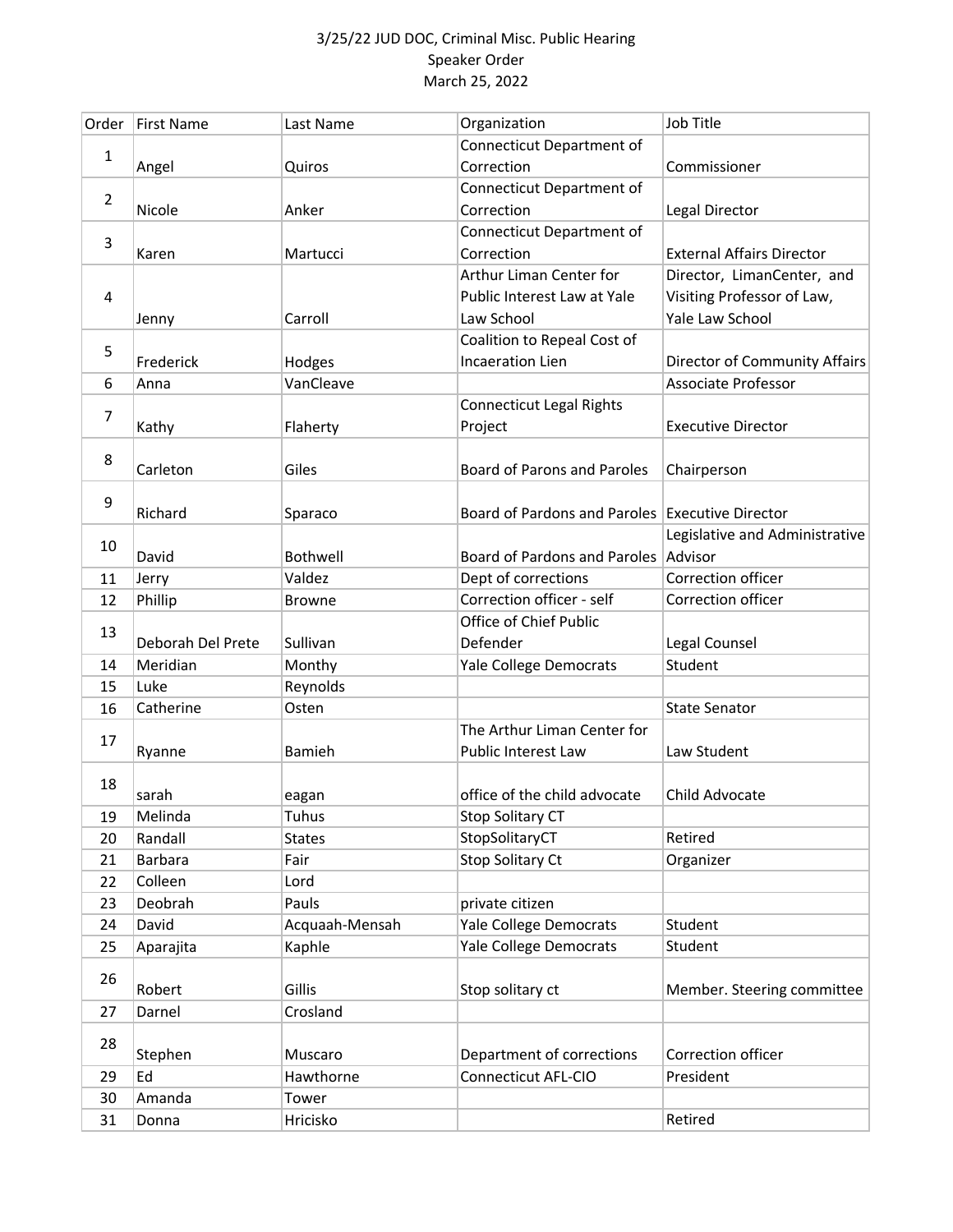| 32 | Janalie      | Cobb              | Yale College Democrats                          | Student                      |
|----|--------------|-------------------|-------------------------------------------------|------------------------------|
|    |              |                   |                                                 |                              |
| 33 | Vamsi        | Koneru            | Koneru Psychotherapy, LLC                       | <b>Clinical Psychologist</b> |
| 34 | John         | Cipolli           |                                                 |                              |
| 35 | Iliana       | Pujols            | <b>CTJA</b>                                     | <b>Policy Director</b>       |
| 36 | Norma        | Schmidt           |                                                 |                              |
| 37 | Joseph       | Mirrione          | <b>CTLA</b>                                     | Past president               |
|    |              |                   | Lowenstein International                        |                              |
| 38 | Rachel       | Talamo            | Human Rights Clinic                             | Law Student                  |
|    |              |                   |                                                 |                              |
| 39 | Mustafa      | Salahuddin        | <b>Amalgamated Transit Union</b>                | President-Business Agent     |
| 40 |              |                   | <b>Center For Children's</b>                    | Director, Youth Justice      |
|    | Marisa       | Mascolo Halm      | Advocacy                                        | Project                      |
| 41 |              |                   |                                                 | Arthur Liman Professor of    |
|    | Judith       | resnik            | Yale                                            | Law                          |
| 42 | Abby         | Steckel           |                                                 |                              |
| 43 |              |                   | Coalition to end cost of                        | <b>Transitions Mentoring</b> |
|    | Daee         | Muhammad-McKnight | incarceration lien                              | Coordinator                  |
| 44 |              |                   | President of Student of Color                   |                              |
|    | Renee        | Rivera            | Alliance                                        | Bartender                    |
| 45 | Andrew       | Giering           | <b>Federal Defender Office</b>                  | Attorney                     |
| 46 | Christina    | Quaranta          | <b>CTJA</b>                                     | <b>Executive Director</b>    |
| 47 | Sandra       | Kerr              | <b>SSCT</b>                                     | Retired                      |
| 48 | Cindy        | Prizio            | One Standard of Justice                         |                              |
| 49 | Ann          | Massaro           | Stop Solitary CT                                | steering committee           |
| 50 | Michael      | Vargo             |                                                 |                              |
| 51 | Collin       | Provost           | <b>AFSCME Local 391</b>                         | <b>Correctional Officer</b>  |
| 52 | Nathaniel    | Warner            |                                                 | Attorney                     |
| 53 | Nancy        | Alisberg          |                                                 |                              |
|    |              |                   |                                                 |                              |
| 54 |              |                   | <b>Cheshire Area Corrections</b>                | Correction Officer and Union |
|    | Sean         | Howard            | Local 387, Council 4 AFSCME                     | President                    |
|    |              |                   |                                                 |                              |
| 55 |              |                   | Liman Center for Public                         |                              |
|    | Mila         | Reed-Guevara      | Interest Law, Yale Law School                   |                              |
| 56 |              |                   |                                                 | Community & Affiliate        |
|    | Thomas       | Burr              | <b>NAMI Connecticut</b>                         | <b>Relations Manager</b>     |
| 57 | Hope         | Metcalf           | Yale Law School                                 |                              |
| 58 |              |                   |                                                 |                              |
|    | Merit        | Lajoie            | Office of the Victim Advocate Complaint Officer |                              |
| 59 | Kathryn      | Davitt            |                                                 |                              |
| 60 | Tracie       | Bernardi          | <b>ACLU of Connecticut</b>                      | <b>Smart Justice Leader</b>  |
| 61 | <b>Brian</b> | Sullivan          | <b>ACLU of Connecticut</b>                      | Smart Justice Leader         |
| 62 | Patrick      | McGoldrick        |                                                 |                              |
| 63 | Greg         | Boucher           |                                                 | <b>Correction Officer</b>    |
| 64 | Richard      | Ross              | Department of Correction                        | <b>Correction Officer</b>    |
| 65 | Lisa         | Pineda            | <b>DOC</b>                                      | <b>Correction Officer</b>    |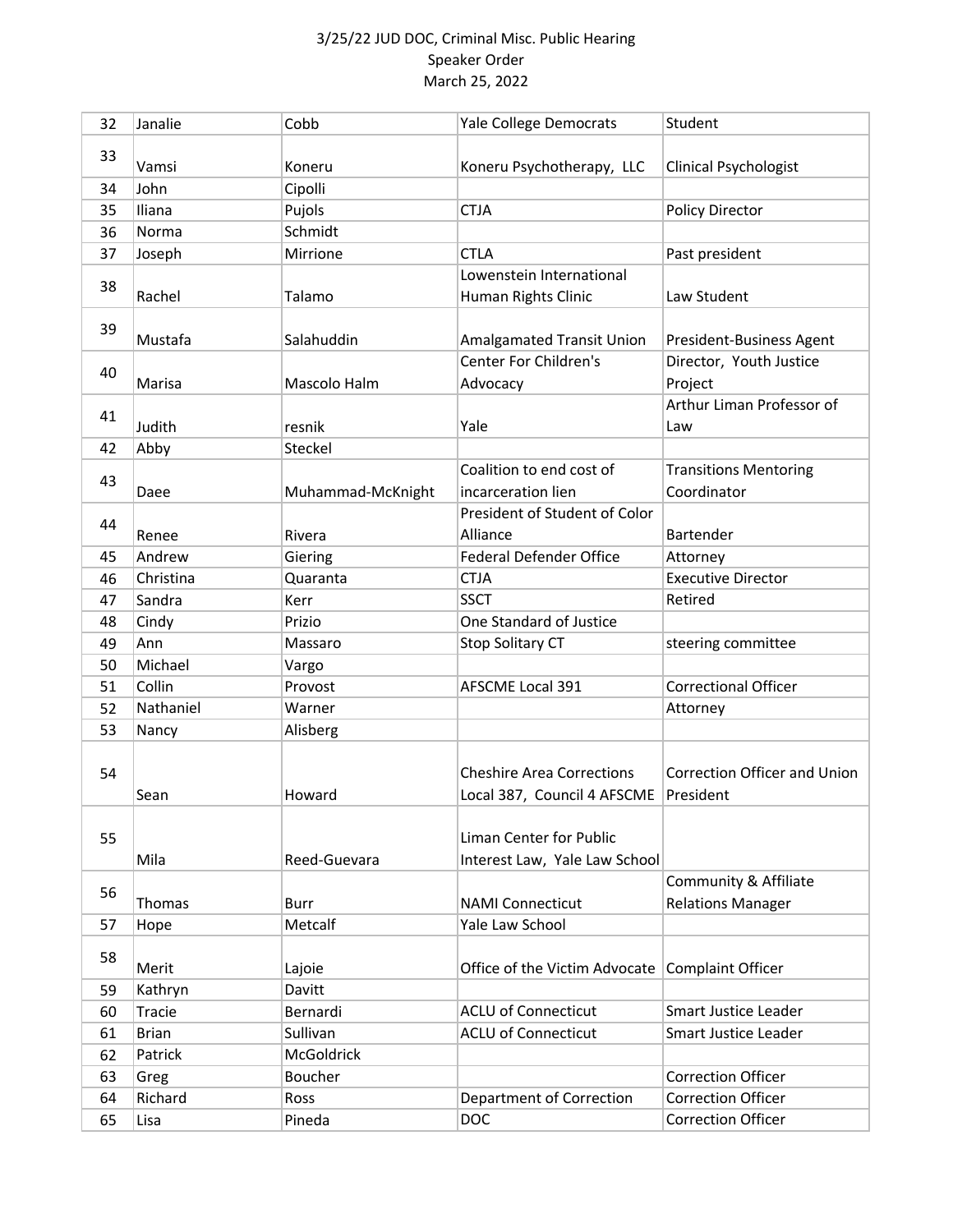| 66 | Patrick         | Wells          | <b>State of Connecticut</b>          | <b>Correction Officer</b>          |
|----|-----------------|----------------|--------------------------------------|------------------------------------|
| 67 | Joseph          | Busalacchi     |                                      | Correction officer                 |
|    |                 |                | <b>Association of Commuter Rail</b>  | New Haven General                  |
| 68 | Ed              | Valente        | Employees, ACRE                      | Chairman                           |
|    |                 |                | <b>Association of Commuter Rail</b>  |                                    |
| 69 | Alexis          | Wilcox         | Employees, ACRE                      | Conductor                          |
|    |                 |                | <b>Association of Commuter Rail</b>  |                                    |
| 70 | Daryl           | Johnson        | Employees, ACRE                      | Conductor                          |
|    |                 |                | <b>Medical Civil Rights</b>          |                                    |
| 71 | Leonore         | <b>Dluhy</b>   | Committee                            | Co-leader                          |
|    |                 |                |                                      |                                    |
| 72 | Alex            | Tsarkov        | <b>CT Sentencing Commission</b>      | <b>Executive Director</b>          |
| 73 | Stephanie       | Valentin       |                                      | <b>Correction Officer</b>          |
| 74 | Germano         | Kimbro         | Stop Solitary CT                     | Member                             |
| 75 | <b>Brittany</b> | LaMarr         | <b>CTJA</b>                          | Justice Advisor                    |
| 76 | Sean            | Kyler          | Vera Institute for Justice           | <b>Operations Manager</b>          |
| 77 | James           | <b>Brennan</b> | Brennan Law Firm, LLC                | Attorney                           |
|    |                 |                |                                      | Youth Peace Alliance               |
| 78 | Ramon           | Garcia         | <b>Peace Center of Connecticut</b>   | Coordinator                        |
| 79 |                 |                |                                      |                                    |
|    | Dana            | <b>Brooks</b>  | Hartford City Council - WFP          | Intern                             |
| 80 |                 |                |                                      |                                    |
|    | Josh            | Michtom        | Hartford City Council - WFP          | Councilman                         |
| 81 |                 |                |                                      | Engagement & Outreach              |
|    | Rahisha         | <b>Bivens</b>  | Stop Solitary CT                     | Coordinator & LCSW                 |
|    |                 |                |                                      |                                    |
| 82 |                 |                | <b>Board Member NAMI</b>             |                                    |
|    |                 |                | Shoreline and CT State               |                                    |
|    | Denise          | Paley          | <b>Advisory Board for DMHAS</b>      |                                    |
| 83 |                 |                |                                      |                                    |
|    | Lisa            | Foster         | Fines and Fees Justice Center        | Co-Director                        |
| 84 |                 |                |                                      | Clergy and Pastoral                |
|    | Allie           | Perry          | Stop Solitary CT                     | Psychotherapist                    |
| 85 |                 |                | Justice for Juston Root              |                                    |
|    | Jennifer Root   | Bannon         | Campaign                             |                                    |
| 86 |                 |                |                                      | <b>Corrections and Maintenance</b> |
|    | Ron             | Lamoreux       | Self                                 | Officer                            |
| 87 | Rebecca         | Harris         | Yale Law School                      | student                            |
| 88 | Poonam          | Daryani        |                                      |                                    |
| 89 | Madeline        | <b>Batt</b>    |                                      |                                    |
| 90 | Zoe             | Rubin          |                                      |                                    |
| 91 | Annie           | Harper         | <b>Yale University</b>               |                                    |
| 92 | Heather         | Zimmerman      |                                      |                                    |
| 93 | Catherine       | <b>Bradley</b> |                                      |                                    |
| 94 |                 |                |                                      |                                    |
|    | Deborah         | Dorfman        | <b>Disability Rights Conencticut</b> | <b>Executive Director/Attorney</b> |